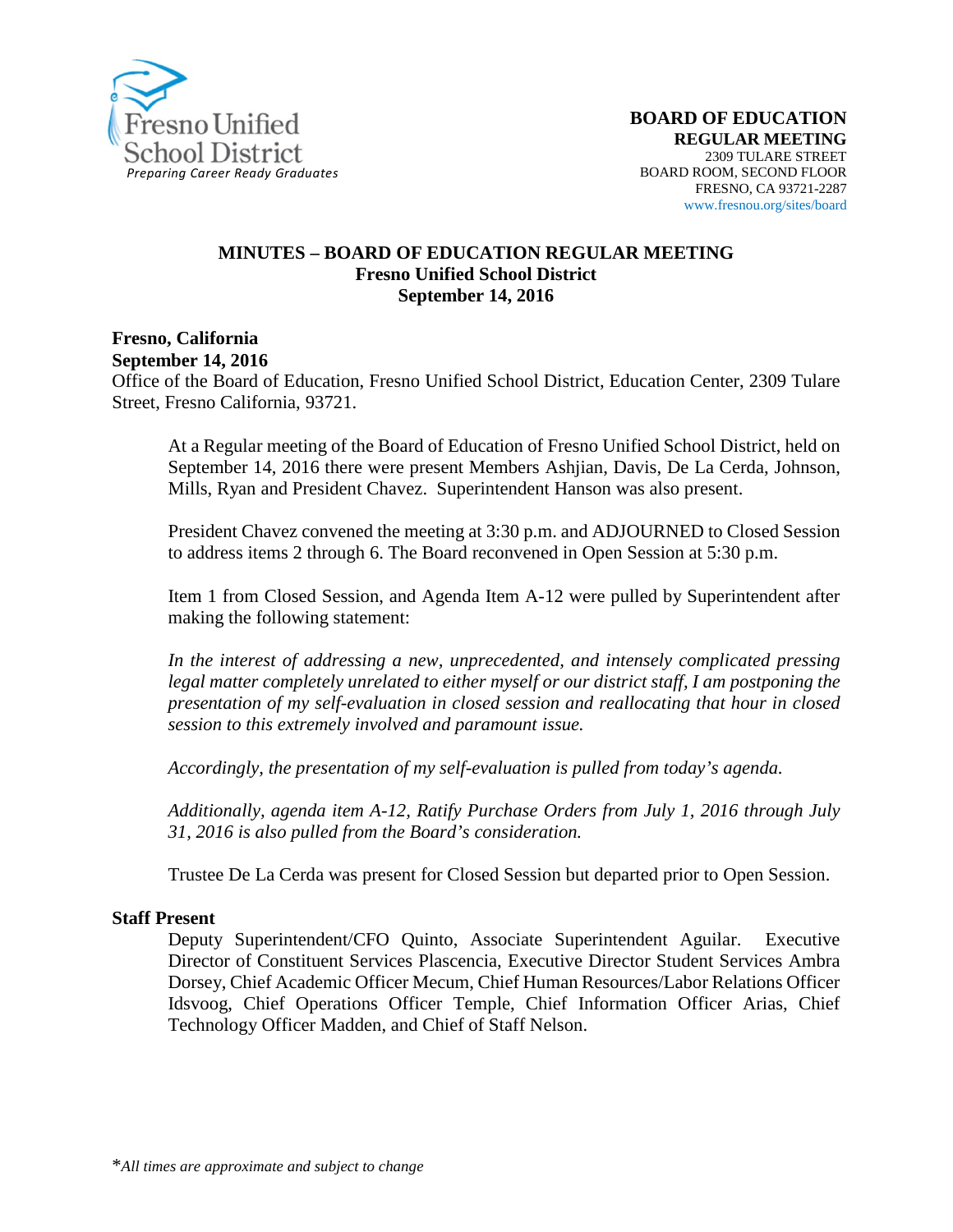### **Reporting Out of Closed Session**

**1.** By a vote of 7-0-0, the Board took action in Closed Session to settle Worker's Compensation on Diane Grigsby, case #2007-1126.

### **PLEDGE OF ALLEGIANCE**

Becky Washburn, a parent that has had a positive impact at Wilson Elementary, led the flag salute.

### **APPROVE Minutes**

Approved as recommended with minor corrections, the draft minutes for the August 8, 2016 Special Board Meeting, and August 24, 2016 Regular Board Meeting. Member Mills moved for approval, seconded by Member Davis, which carried a vote of 6-0-0-1, as follows: AYES: Board Members: Ashjian, Davis, Johnson, Mills, Ryan and President Chavez. ABSENT: Board Member De La Cerda.

### **ACKNOWLEDGE the 2016/17 Student Board Member Representatives and Alternates**

The Board and Superintendent acknowledged the 2016/17 Student Board Member Representatives, and two alternates, that had been elected by their peers to serve on the Board of Education for the 2016/17 school year.

Student Board Member McCoy and alternate Board Member Corey took their place on the dais.

### **ADOPT Resolution Recognizing September 15, 2016 through October 15, 2016 as Hispanic Heritage Month**

Adopted as recommended, a resolution commemorating the observance of Hispanic Heritage Month. Kimberly Zuniga and TJ Timio Farias from Roosevelt High School performed a folklorico dance and were the recipients of the resolution.

Member Davis moved for approval, seconded by Member Mills, which carried a vote of 8- 0-0-1, as follows: AYES: Student Board Members McCoy and Corey, Board Members: Ashjian, Davis, Johnson, Mills, Ryan and President Chavez. ABSENT: Member De La Cerda.

### **HEAR Reports from Student Board Representatives**

Student Board Representatives Lizet Carrillo and Irene Garcia provided comments/reports from the Student Advisory Board Representative meeting hosted by Duncan High School. Members Ashjian, De La Cerda and Ryan attended their meeting. Student Board Representative Irene Garcia acknowledged the student ambassadors from Computech Middle School who shared highlights of various school activities and experiences.

# **HEAR Report from Superintendent**

• Superintendent Hanson thanked everyone for their patience during the modernization of the Education Center elevator. As of this past Monday, September 12, 2016, the elevator is back in service. With the return to the Ed Center board room, the District is now able to live stream Board of Education Meetings once again.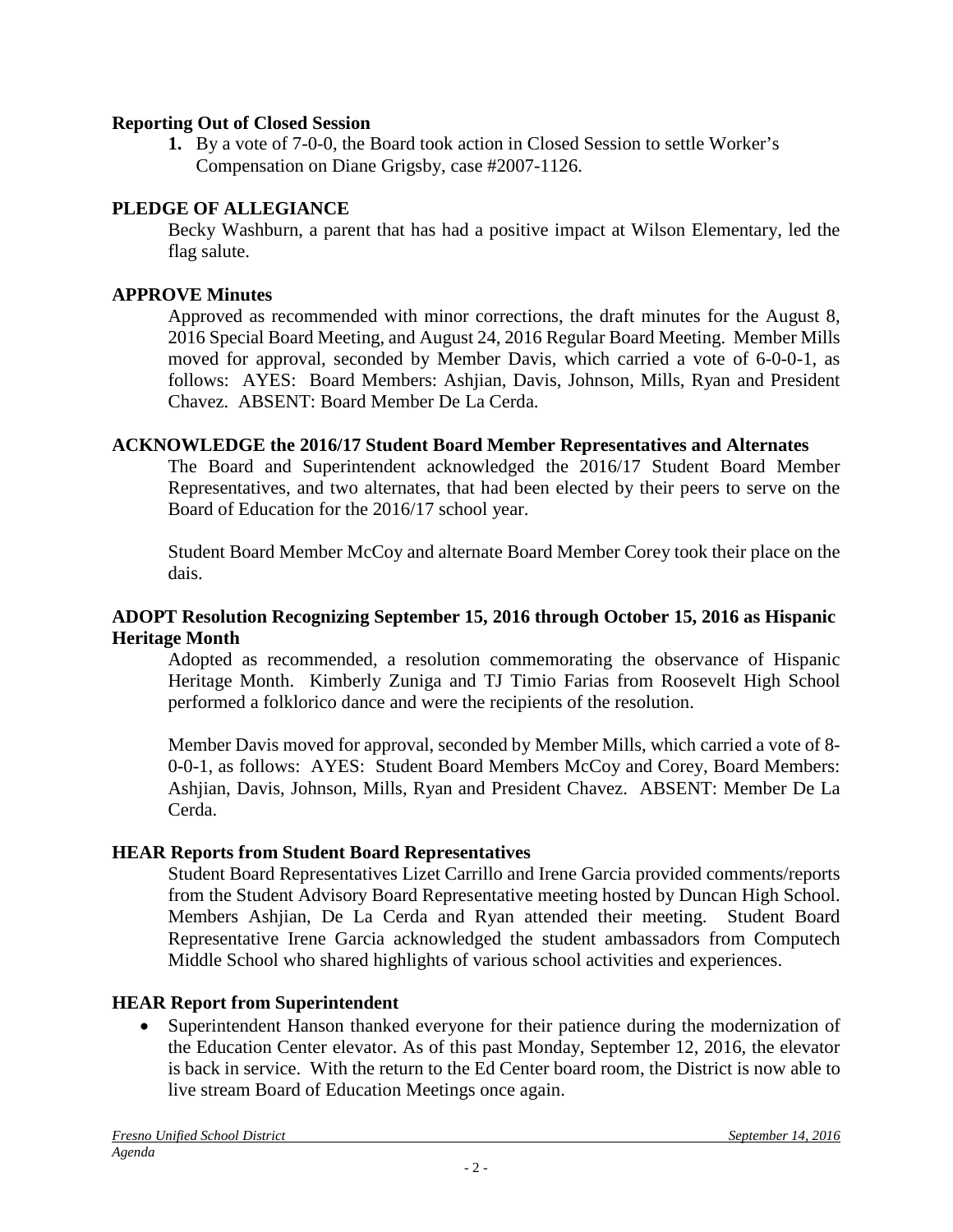- Superintendent Hanson shared that he spent Monday at sixth grade camp with two elementary schools. It was rewarding to see the Board's investment in action as students immersed themselves in this unique outdoor learning experience.
- Fresno Unified, AT&T and Bitwise are hosting the District's first-ever high school Hackathon and Tech Show on Saturday, September 24 at the Phillip J. Patiño School of Entrepreneurship. High school students will dive into the world of computer coding – providing foundational skills for developing websites, building robots, technology products, apps and video technologies and games. The event is from 9 a.m. to 6 p.m. and includes a two-hour tech show, giving parents and students the opportunities to learn more about the world of technology. All levels of coding experience are welcome. To learn more visit [fresnohackathon.com](http://www.fresnohackathon.com/)
- Superintendent Hanson then shared the exciting work being done by the Departmetn of Curriculum and Instruction to connect more students with GATE and Advanced Placement (AP) opportunities. For the first time, Fresno Unified is providing universal testing for all second graders, on September 20-22, that will involve online assessments looking to identify GATE potential. Those students identified to have GATE potential will then by fully assessed. In addition, Manchester GATE and Yokomi Elementary teachers are receiving GATE certification so they have all the tools to support acceleration in the classroom. Yokomi is piloting a national program called Young Scholars to help in nurturing K-2 GATE potential. Lead teachers are receiving training on how to support their colleagues in accelerated learning; aligning to Accountable Communities. Superintendent Hanson introduced Chantea McIntyre, the GATE and AP Manager who is helping drive this work.
- Superintendent Hanson concluded by thanking everyone who attended one of the seven community informational meetings around the Facility Master Plan. There is still time to provide your input through our online survey available on the District [website](https://www.fresnounified.org/Pages/Facility-Master-Plan-Update-Meetings-Scheduled.aspx#.V9nfcWbn_IW) through Friday September 16 at 5:00 p.m.

On a motion by Member Davis, seconded by Member Johnson, the consent agenda, exclusive of agenda items: A-7, A-10, and A-11 which were pulled for further discussion, was approved on a roll call vote of 7-0-0-2 as follows: AYES: Student Board Members: McCoy and Corey, Board Members: Davis, Johnson, Mills, Ryan and President Chavez. ABSENT: Board Members Ashjian and De La Cerda.

# **A. CONSENT AGENDA**

# **A-1, APPROVE Personnel List**

**APPROVED**, **as recommended** the Personnel List, Appendix A, as submitted.

**A-2, ADOPT Findings of Fact and Recommendations of District Administrative Board ADOPTED, as recommended** the Findings of Fact and Recommendations of District Administrative Panels resulting from hearings on expulsion and readmittance cases conducted during the period since the August 24, 2016, Regular Board Meeting.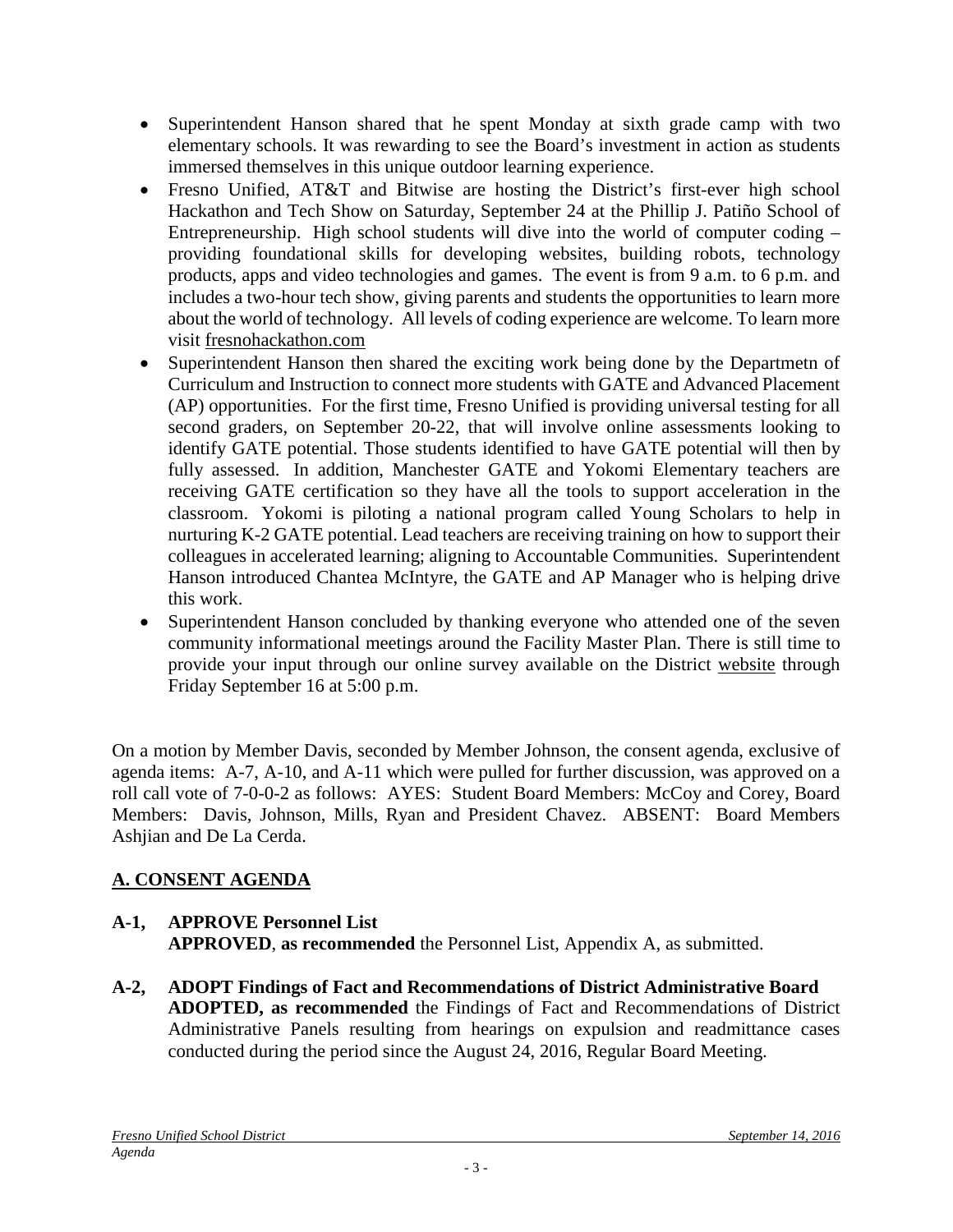## **A-3, APPROVE Provisional Internship Permits**

**APPROVED**, **as recommended** Provisional Internship Permit (PIP) recommendations to rehire or hire upon Board approval.

# **A-4, APPROVE State Center Adult Education Consortium Alternative District Representative for 2016/17**

**APPROVED**, **as recommended** the approval of Sally Fowler to serve as the official Alternative District Representative on the State Center Adult Education Consortium (SCAEC) Executive Board for the 2016/17.

### **A-5, APPROVE Appointment to Citizens' Bond Oversight Committee**

**APPROVED**, **as recommended** the appointment of Bruce O'Neal to the Citizens' Bond Oversight Committee. Mr. O'Neal is nominated by Board Member Ryan.

### **A-6, RATIFY Agreement with Jones Hall for Legal Services as Bond Counsel in Connection with General Obligation Bond Proceedings**

**RATIFIED, as recommended** an agreement between Fresno Unified School District and Jones Hall to act as Bond Counsel for the November 2016 facilities bond measure. Jones Hall is a leader in the practice of municipal bond law including bond counsel, disclosure counsel and underwriter's counsel on all forms of tax-exempt and taxable financings for public agencies in California, and has worked with Fresno Unified on a variety of bond financings.

### **A-7, RATIFY FUSE Corps Independent Contractor Services Agreement** PULLED for discussion

**RATIFIED, as recommended** an agreement with FUSE Corps funded through a planning grant awarded by the College Futures Foundation (CFF). This grant was approved by the Board at the August 24, 2016 Board of Education meeting. The CFF planning grant funds the work of a FUSE Corps Fellow to lead new initiatives to improve student access to college, advance the college going culture for low-income students, increase the number of students transferring to universities and improve completion rates for bachelor's degrees.

For the record, there were comments/questions made by Board Member Mills. Superintendent Hanson and Chief of Staff, Bob Nelson were available to provide clarification. Member Mills moved for approval, seconded by Member Davis, which carried a 5-0-0-2 vote. AYES: Board Members: Davis, Johnson, Mills, Ryan and President Chavez. ABSENT: Board Members Ashjian and De La Cerda.

# **A-8, RATIFY CalWORKs Agreement for 2016/17**

**RATIFIED, as recommended.** The CalWORKs funding agreement for Fresno Adult School is to provide educational services to referred public assistance recipients under CalWORKs. Services include orientation, assessment, and instruction in Adult Secondary Education, English as a Second Language, and Career Technical Education training. Fresno Adult School is responsible for quarterly reporting of fiscal expenditures, student attendance, and student assessment data.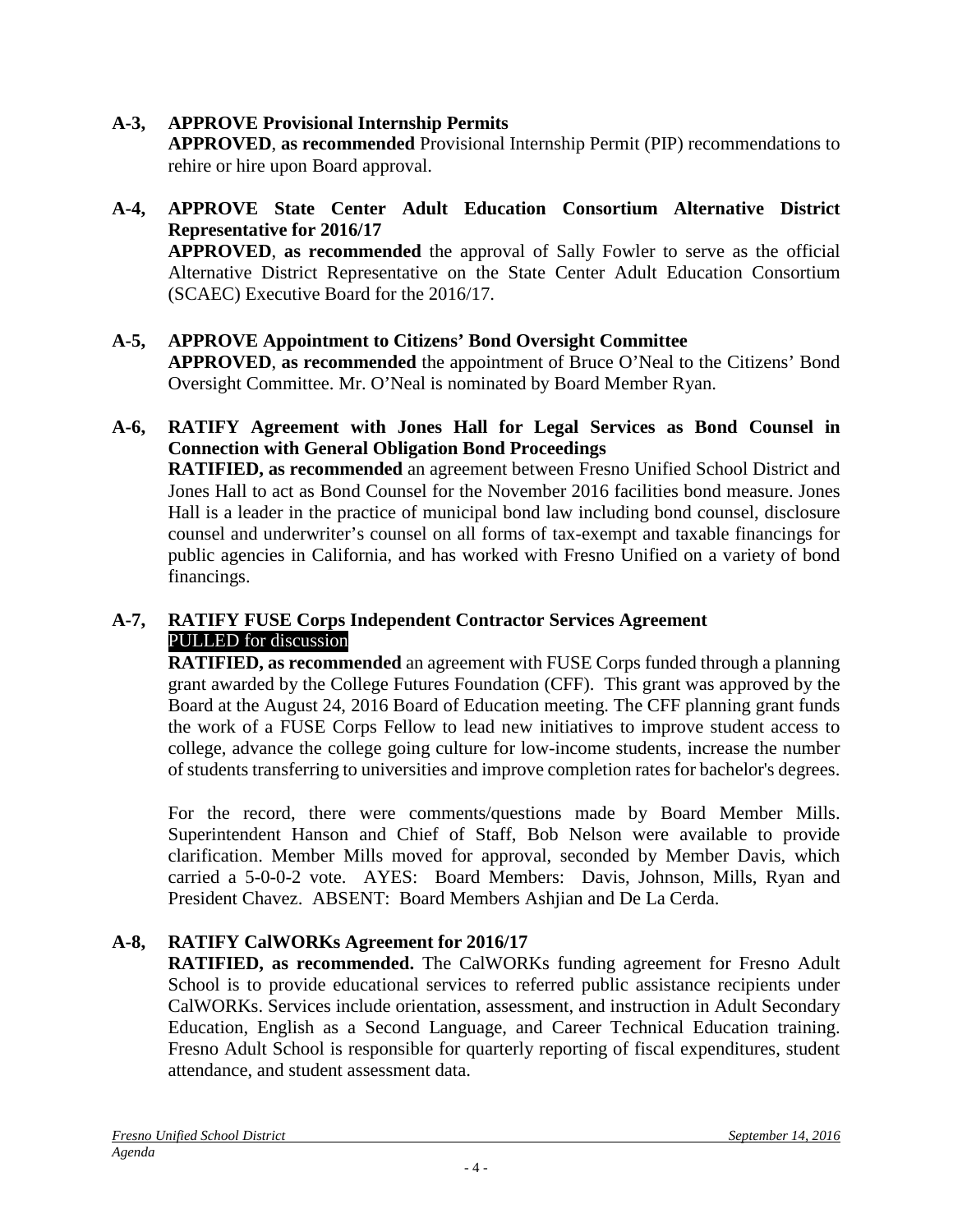### **A-9, RATIFY Fresno County Office of Education Teacher Induction Agreement**

**RATIFIED, as recommended** the Fresno County Office of Education (FCOE) General Education Induction and Education Specialist Teacher Induction Program Agreement. The agreement will allow 12 special education teachers from Fresno Unified School District to participate in the FCOE Teacher Induction Program. The cost for participation in the program is \$2,000 per teacher, for a total of \$24,000.

#### **A-10, RATIFY Development Contract with College Board,** *SpringBoard* PULLED for discussion

**RATIFIED, as recommended.** College Board, *SpringBoard* will provide all 7-11 grade English Language Arts teachers with direct professional learning in support of the implementation of the new curriculum in support of the state standards. They will provide professional learning services for a cost of up to \$96,025.

For the record, there were comments/questions made by Board Member Mills. Administrator Jennifer Carr was available to provide clarification. Member Mills moved for approval, seconded by Member Davis, which carried a 5-0-0-2 vote. AYES: Board Members: Davis, Johnson, Mills, Ryan and President Chavez. ABSENT: Board Members Ashjian and De La Cerda.

### **A-11, RATIFY Change Orders for the Projects Listed Below** PULLED for discussion

**RATIFIED, as recommended** change orders for the following projects:

Bid 16-04, Robinson Elementary School New Kindergarten Building Construction

- Change Order 2: \$8,297
- Bid 16-14, Addicott Elementary School Modernization
	- Change Order 2: \$80,997
- Bid 16-18, Compressed Natural Gas (CNG) Fueling Conversion 2016, Row 2
	- Change Order 1: \$4,851

For the record, there were comments/questions made by Board Member Chavez. Chief Operations Officer Karin Temple and Director Reginald Ruben were available to provide clarification. Member Chavez moved for approval, seconded by Member Davis, which carried a 5-0-0-2 vote. AYES: Board Members: Davis, Johnson, Mills, Ryan and President Chavez. ABSENT: Board Members Ashjian and De La Cerda.

# **A-12, RATIFY Purchase Orders from July 1, 2016 through July 31, 2016**

**RATIFIED, as recommended** purchase orders issued from July 1, 2016 through July 31, 2016. Purchase orders for \$10,000 or more are presented first, followed by purchase orders for less than \$10,000. A list of purchase orders issued for Associated Student Body (ASB) accounts is also provided.

### **END OF CONSENT AGENDA (ROLL CALL VOTE)**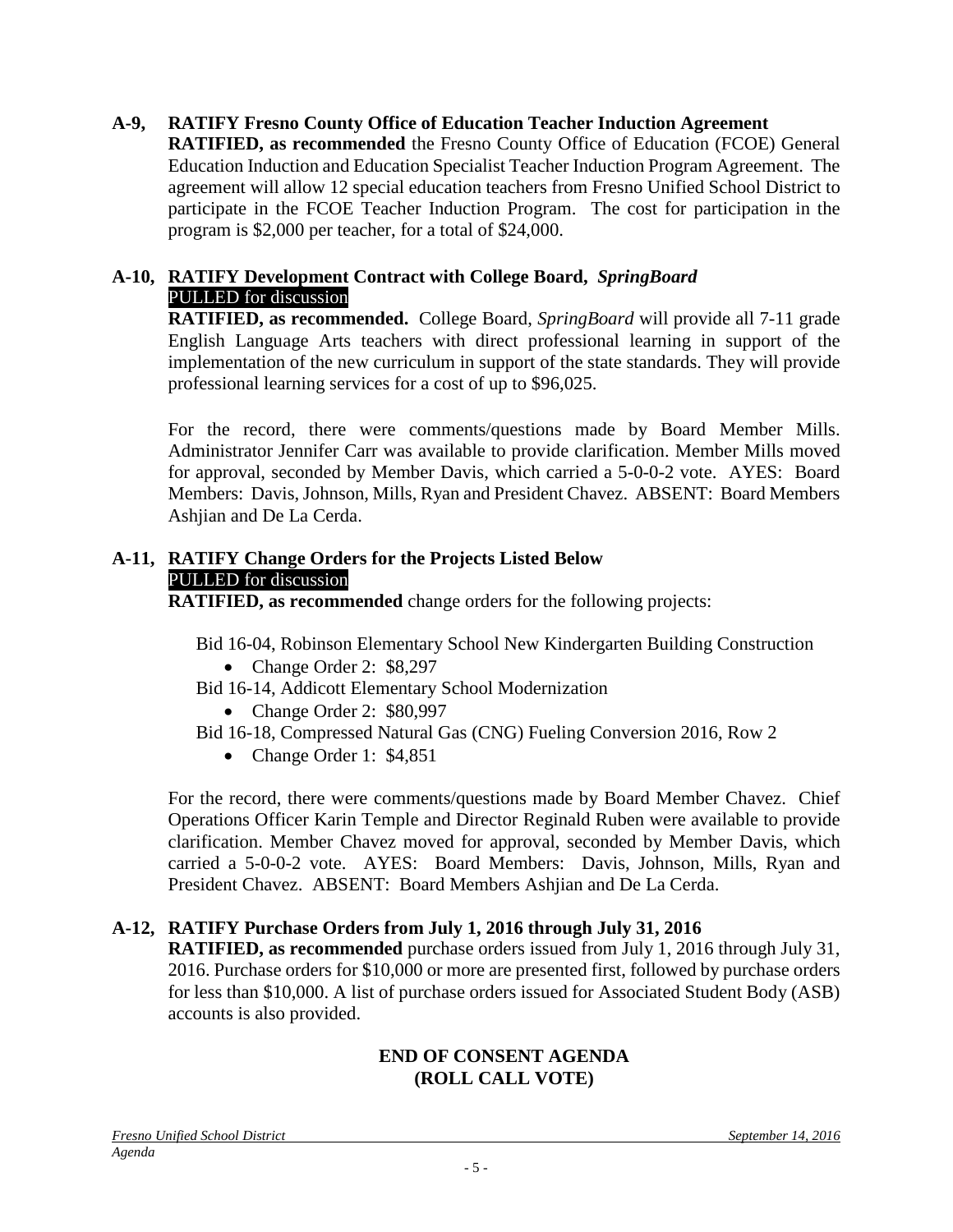## **UNSCHEDULED ORAL COMMUNICATIONS**

**Andrew Fabela** – Spoke about Superintendents evaluation and Gaston's test scores.

# **B. CONFERENCE/DISCUSSION AGENDA**

### **B-13, PRESENT and DISCUSS the Updating of the Master Plan for English Learner Success**

**PRESENTED and DISCUSSED** the Master Plan for English Learner Success. The plan is focused on the following objectives: 1) employ and develop experts in English language development and bilingual education, 2) advance quality teaching for English learner students, 3) establish structures and systems to support student and parent aspirations and goals, and 4) realign and expand instructional program options and realign policies, structures, and systems for English learner students.

Presentation by Assistant Superintendent, Maria Maldonado

An opportunity was provided to hear questions/concerns from members of the board and staff was available to respond.

For the record comments/questions were made by Community Members Hugo Morales, Simara Vongthongdy and Xai Lee, as well as Board Members Ashjian, Davis, Johnson, Mills and President Chavez. Assistant Superintendent, Maria Maldonado was available to provide clarification. No action was required on this item.

# **B-14, PRESENT and APPROVE the 2015/16 Unaudited Actual Financial Report, 2015/16 Year-End Budget Revision and 2016/17 Gann Limit**

**PRESENTED and APPROVED** the following three reports: 2015/16 Unaudited Actual Financial Report, 2015/16 Year-End Budget Revision and the 2016/17 Gann Limit.

1) The 2015/16 Unaudited Actual Financial Report for Fresno Unified School District represents the actual revenues, expenditures and ending fund balance for all the district's funds for fiscal year ended June 30, 2016.

2) The 2015/16 Year-End Closing Budget Revision recognizes additional revenue and expenses per Education Code section 42601 and Fresno Unified Board Policy 3110.

3) Resolution No. 16-05 for adoption of the district's Gann Appropriation Limit for fiscal year 2016/17.

Presentation by Deputy Superintendent, Ruth F. Quinto

An opportunity was provided to hear questions/concerns from members of the board and staff was available to respond.

For the record there were comments/questions made by Board Members Ashjian and Mills. Deputy Superintendent, Ruth F. Quinto was available to provide clarification. On a motion by Member Davis, seconded by Member Ryan, the 2015/16 Unaudited Actual Financial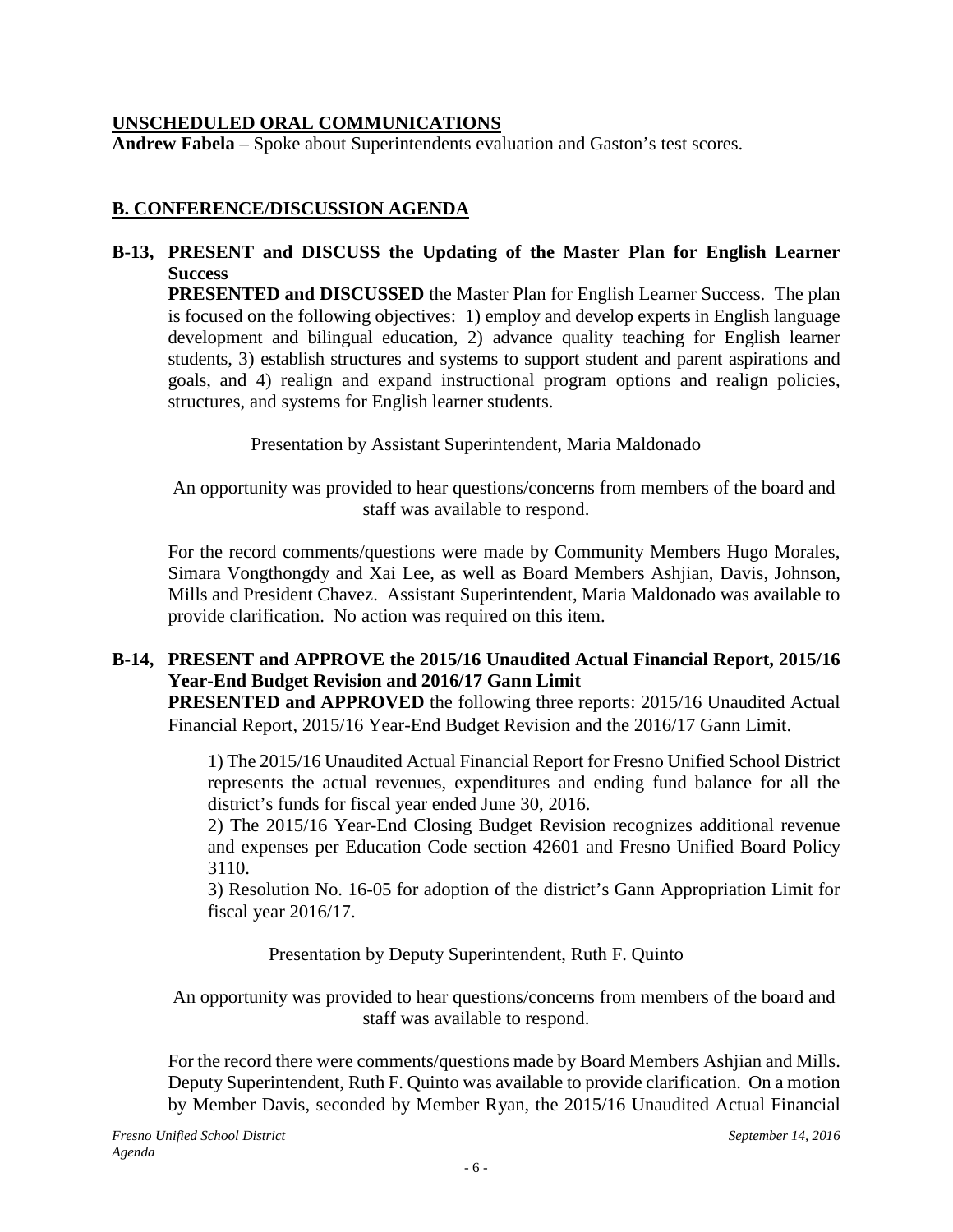Report, 2015/16 Year-End Budget Revision and 2016/17 Gann Limit was approved on a roll call vote of 6-0-0-1 as follows: AYES: Board Members: Ashjian, Davis, Johnson, Mills, Ryan and President Chavez. ABSENT: Board Member De La Cerda.

**B-15, CONDUCT Public Hearing Determining Conformity of Southeast School Site Acquisition and Development Project (Southwest Corner of Church and Peach Avenues) with State School Site Selection Standards; and ADOPT Resolution 16-06, Adopting the Mitigated Negative Declaration for the Southeast School Site Acquisition and Development Project, Making Findings Required by Education Code, and Approving the Project**

**CONDUCTED Public Hearing and ADOPTED** Resolution 16-06 for the Southeast School Site Acquisition and Development Project ("project"). The project involves acquiring approximately 34 acres located at the southwest corner of Church and Peach Avenues, for a future elementary school and/or choice and/or comprehensive high school on a combination of the property to be acquired and the 18 acres currently owned by the district adjacent to the property to be acquired.

Presentation by Chief of Operations, Karin Temple

An opportunity was provided to hear questions/concerns from members of the board and staff was available to respond.

For the record there were comments/questions made by Board Members Ashjian, Chavez, Davis and Mills. Chief of Operations, Karin Temple and legal counsel were available to provide clarification. Member Davis moved for approval, seconded by Member Ryan, which carried a 4-2-0-1 vote as follows. AYES: Board Members Davis, Johnson, Ryan and Chavez. NOES: Board Members Ashjian and Mills. ABSENT: Board Member De La Cerda.

# **C. RECEIVE INFORMATION & REPORTS**

- **C-16, RECEIVE the Fresno Area Substitute Teachers Association (FASTA), Local 521 Proposal to Fresno Unified School District for the 2016/17 School Year RECEIVED,** in accordance with government Code 3547, all initial proposals of the exclusive representative shall be presented in a public meeting of the public school employer, and thereafter shall be public record. The Fresno Area Substitute Teachers Association (FASTA), Local 521 is herewith submitting its negotiations proposal for the 2016/17 school year.
- **C-17, RECEIVE the Fresno Unified School District Proposal to the Fresno Area Substitute Teachers Association, Local 521 for the 2016/17 School Year**

**RECEIVED** the Fresno Unified School District proposal to the Fresno Area Substitute Teachers Association, Local 521 for the 2016/17 school year. In accordance with Government Code 3547, all initial proposals of the public school employers shall be presented at a public meeting of the public school employer, and thereafter shall be public record.